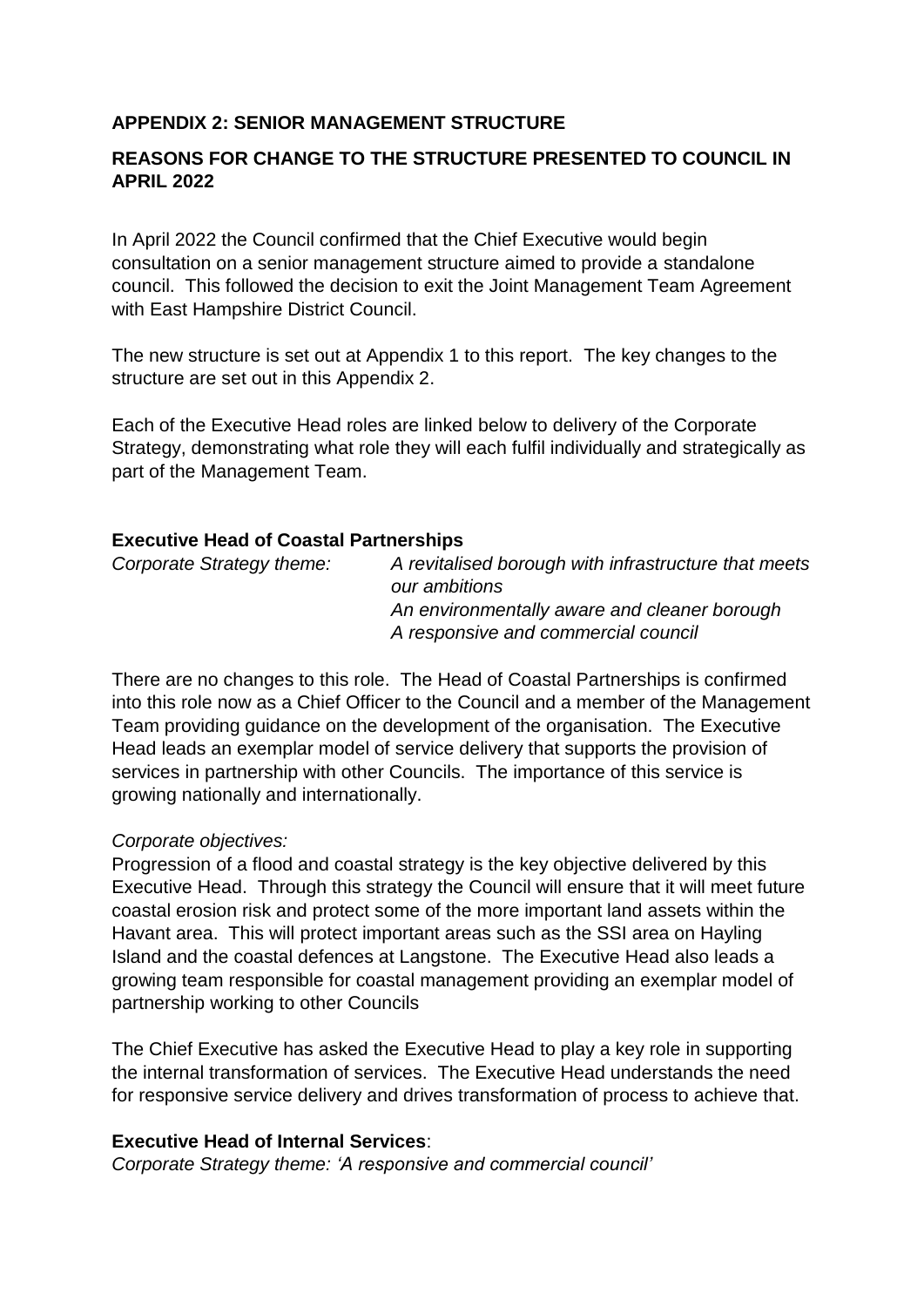No significant changes to this role other than to bring facilities management into the team and to clarify the role of the Chief HR officer.

The Chief HR officer fulfils an important role support the statutory responsibility of the Head of Paid Service (Chief Executive). For this reason the Chief HR Officer is now included within the team entitled 'statutory officers' with a direct reporting line to the Chief Executive.

#### *Corporate objectives:*

The Executive Head of Internal Services will meet the Council's objectives to reduce the future financial challenges of the Council, to become a paperless council, to move to a system of direct debits and support the Management Team to deliver a transformation programme for the Council. The team works with the Budget Working Group, the portfolio holder for Finance and the Cabinet to monitor progress against these objectives.

In addition, the Executive Head of Internal Services will work with the Management Team to streamline those services delivering Council services to residents and businesses. Statutory officers are tasked with a review of the Constitution to empower officers within the corporate governance framework, enabling a more responsive Council.

### **Executive Head of Commercial Services**

| Corporate Strategy themes: | A responsive and commercial council                  |
|----------------------------|------------------------------------------------------|
|                            | A revitalised borough with infrastructure that meets |
|                            | our ambitions                                        |
|                            | A thriving local economy                             |
|                            |                                                      |

Responsibility for the asset register and management of the Councils property and estates now come within the remit of the Executive Head of Commercial. This will allow the Executive Head to consider and recommend commercial opportunities to Cabinet making best use of the Councils assets. The Executive Head of Commercial Services will help to transform the Council by seeking income generating opportunities and work with key stakeholders to maximise those opportunities. This role will also hold responsibility for innovative thinking by embracing good practice and using the Council's strategic commissioning function to ensure the Council always obtains the best value for services it secures externally.

# *Corporate objectives*:

Working across the Management Team, the Executive Head of Commercial will engage with landowners, occupiers and potential investors to secure business and employment growth in the Borough, consider long term planning for the Leisure Centre, develop an asset management strategy and review our use of community buildings.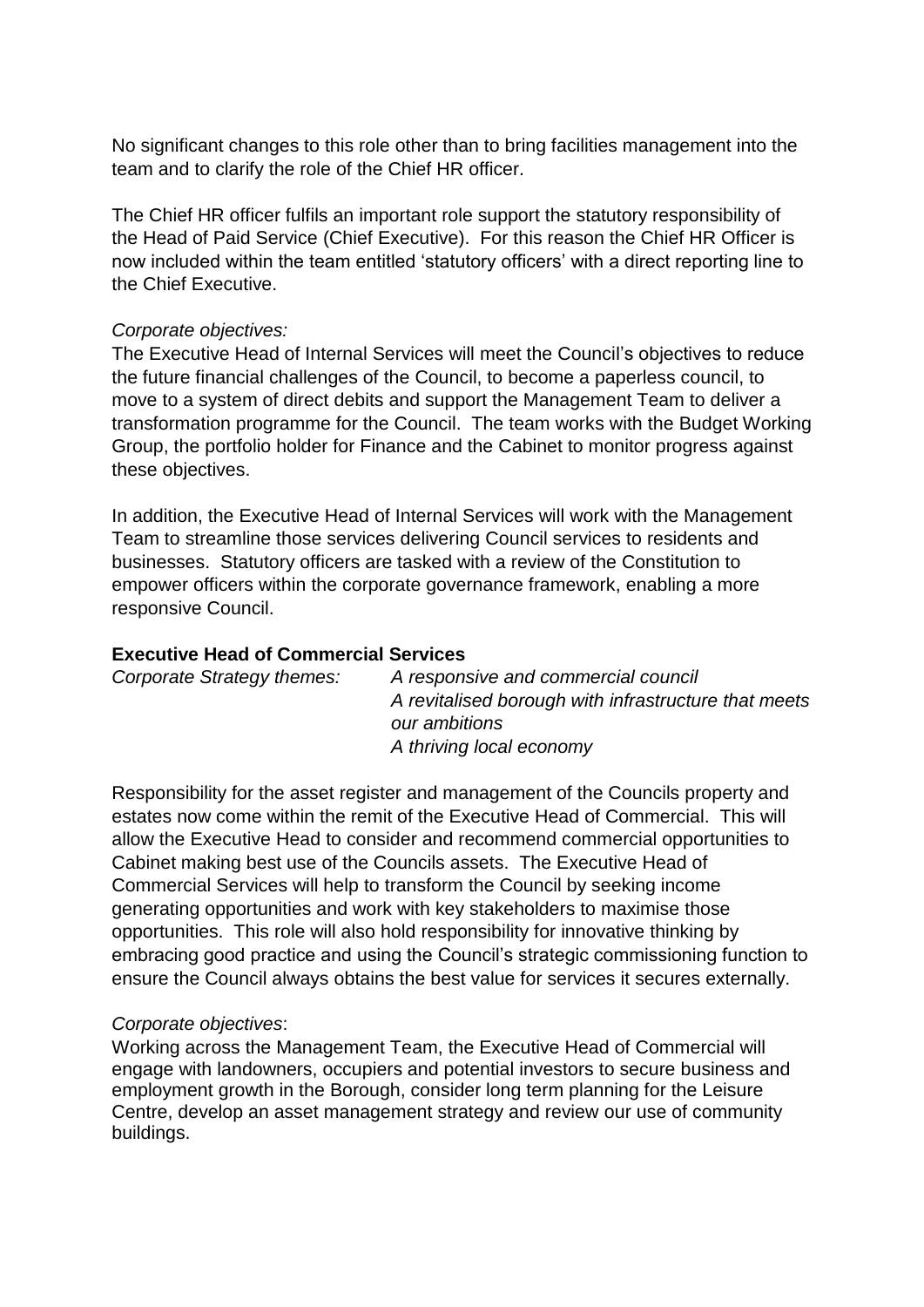In addition the Chief Executive has asked the Executive Head to engage in the successful transformation of the Council by reviewing innovative methods of service delivery and learning from best practice elsewhere. Opportunities for income generation are part of the transformation of the Council as it seeks to reduce the financial burden on residents.

# **Executive Head of Community Relations**

| Corporate Strategy themes: | A safe environment, healthier and more active<br>residents |
|----------------------------|------------------------------------------------------------|
|                            | A thriving local economy                                   |
|                            | A quality home for all                                     |

There were significant changes to this role. The officers within these teams are owed a great deal of thanks for their proactive and innovative ideas. They spoke about how Havant Borough Council can work differently with its community to support its residents and businesses and create an attractive Borough for visitors. The changes to the structure were based upon their enthusiastic ideas and their support for the organisation moving to a standalone Council.

The main theme of the Corporate Strategy is to enhance the lives of residents, businesses and visitors to the Borough. This Executive Head will play a key role engaging with the local community to address some of the significant challenges the Borough's residents face. Facilitating key stakeholders to come together will build on the obvious pride in Havant that exists in our Borough, from Leigh Park Community School, the Havant and South Downs College, the Leisure Centre, the Havant and Waterlooville FC and the many businesses, in particular Portsmouth Water based in Havant, who regularly engage with us. They want to work with the Council to make a difference. The Council can play a vital role in facilitating that common ambition and seeking funds to invest in local projects.

Havant Borough Council is ambitious for its area. It is pursuing a Levelling Up fund bid to transform the town centre, the High Streets Task Force are visiting in early 2023, we hold an investment fund to improve our area and other specific funds for Leigh Park. The Council wants to make a significant difference within its community and needs a dedicated team to achieve this.

The key changes to this team are:

- (1) Economic development is combined with community development to provide a team that works with both businesses, community groups, residents, housing providers and other key public sector teams to provide a single solution for the Borough's future growth
- (2) Enforcement services become 'preventative' in their approach to the community. This team works with the community safety partnerships to look for crime reduction measures, it works with residents to improve the amenity of the area, creating a pride in where people live. Teams can take a geographical focus on key areas within the Borough: Havant Town Centre,